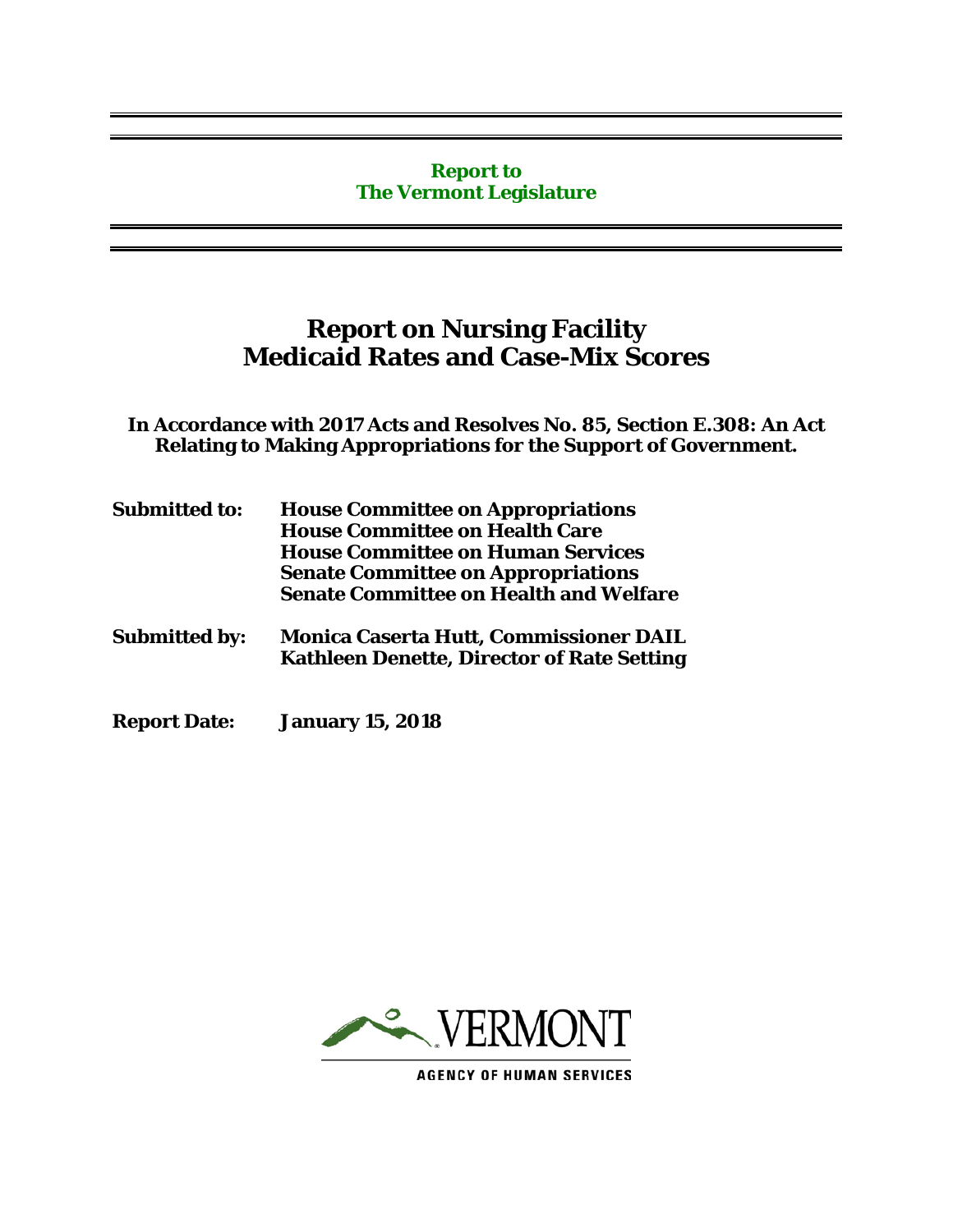#### **Legislative Study on Case-Mix Scores Review of the Medicaid Case-Mix Scores for Nursing Facilities**

In Act No. 85 (H.542), the Vermont Legislature directed the Commissioner of the Department of Disabilities, Aging and Independent Living (DAIL or Department) and Director of the Division of Rate Setting (DRS or Division) to undertake an analysis of the effectiveness and appropriateness of case-mix scores in reimbursing Vermont Nursing Facilities in relation to Medicaid funds and for residents with challenging behaviors. More specifically, in section E. 308, the Legislature directed the Department and the Division as follows:

(a) In order to ensure that eligible Vermont Medicaid beneficiaries have access to highquality care nursing home services, the Commissioner of Disabilities, Aging, and Independent Living and the Director of the Division of Rate Setting in the Agency of Human Services shall review the Medicaid case-mix scores of nursing homes in Vermont in order to:

(1) determine their overall effectiveness in allocating Medicaid funds to nursing homes fairly; and

(2) assess the extent to which the case-mix scores adequately and appropriately reimburse nursing homes for caring for patients who exhibit challenging behaviors but who have little or no need for assistance with activities of daily living.

(b) The Commissioner and Director shall provide the findings from their assessment and any recommended changes to nursing home rate calculations to the House Committees on Appropriations, on Health Care, and on Human Services and the Senate Committees on Appropriations and on Health and Welfare as part of the Agency of Human Services' fiscal year 2019 budget.

In addition to the Commissioner of DAIL and the Director of Rate Setting, staff from the Department and the Division worked together to produce this analysis to address the questions posed by the Legislature.

## **I. Introduction: Overview of Case-Mix Reimbursement**

In Vermont all but one nursing facility are privately owned. The one state-owned nursing facility is the Vermont Veterans' Home. Private nursing facilities participating in Vermont Medicaid receive a per diem rate that is based on a prospective case-mix payment system in which the payment rate for nursing facility services are set in advance of the actual provision of those services. A per diem rate is set for each facility based on its historic allowable costs. The costs are divided into certain designated cost categories, some of which are subject to limits. One of the cost categories is the nursing care costs, which includes the actual costs of licensed personal providing direct resident care, which includes RNs, LPNs, LNAs, contract nursing, Minimum Data Set (MDS) coordinator, and fringe benefits. Besides costs and resident days, the per diem for the Nursing Care Cost Category is affected by a resident acuity classification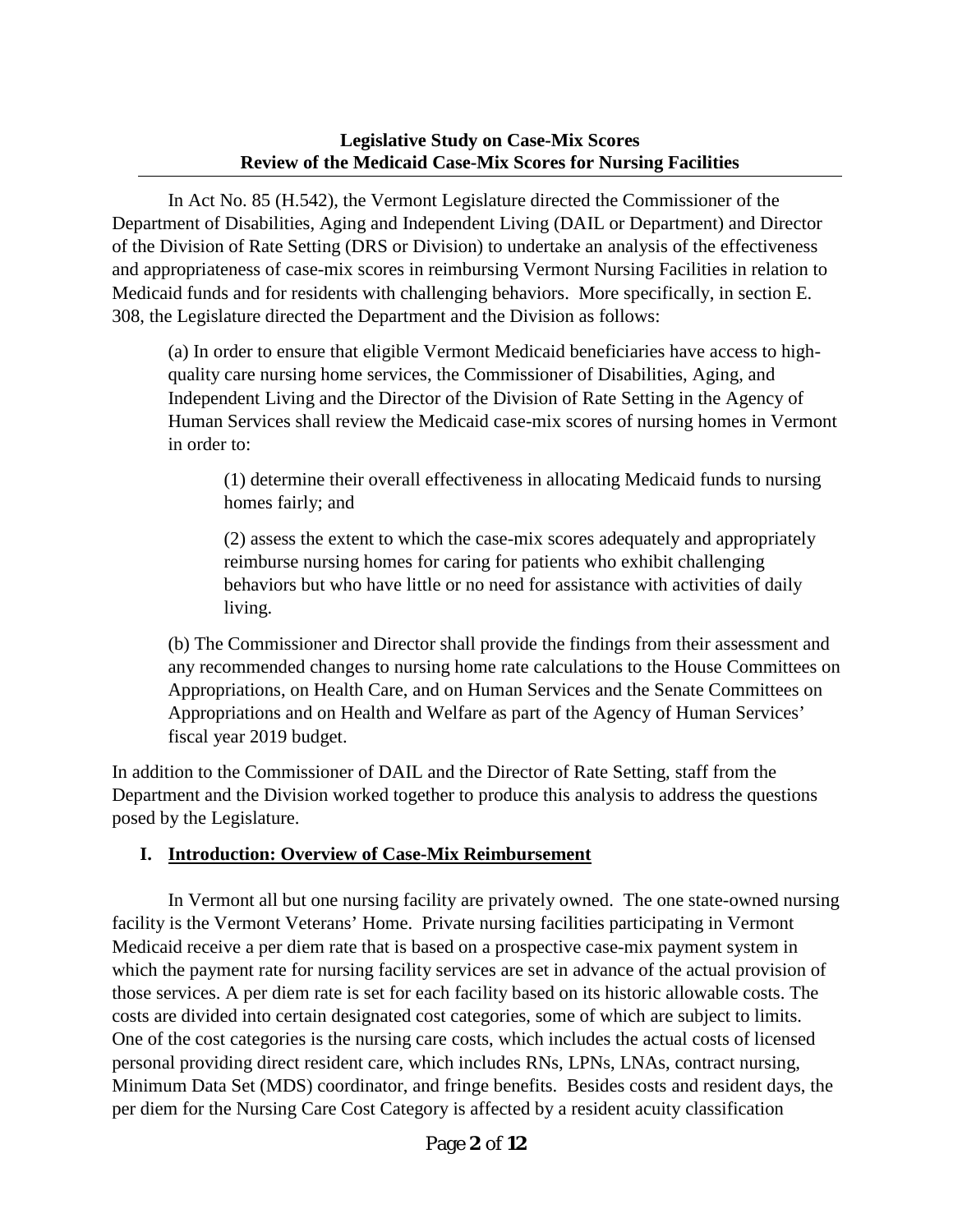system—the case-mix system of reimbursement. There are 48 Resource Utilization Groups (RUGs) each having a different case-mix score that indicates the comparative expected cost of resources to provide care for a resident of a specific acuity profile. *See* V.D.R.S.R. § 1.4. The Division's reimbursement rules explain:

Case-mix reimbursement takes into account the fact that some residents are more costly to care for than others. Thus, the system requires:

(1) the assessment of residents on a form prescribed by the Director of the Division of Licensing and Protection;

(2) a means to classify residents into groups which are similar in costs, known as RUG IV (48 group version) and

(3) a weighting system which quantifies the relative costliness of caring for different classes of residents to determine the average case-mix score.

V.D.R.S.R. § 5.1(b). According to the *Centers for Medicare and Medicaid Services* (CMS), the RUG classification is:

…based on various resident characteristics and the type and intensity of therapy services provided to the resident. Each RUG is assigned a set of case-mix indexes (CMIs) that reflect relative difference in cost and resource intensity for each case-mix adjusted component. The higher the CMI, the higher the expected resource utilization and cost association with the resident's care. Under the existing SNF PPS methodology, there are two case-mix components. The nursing component reflects relative differences in a resident's associated nursing and no-therapy ancillary [] costs, based on various resident characteristics, such as resident comorbidities and treatments. The therapy component reflects relative differences in a resident's associated therapy costs, which is based on a combination of PT, OT, and SLP. Resident classification under the existing therapy component is based primarily on the amount of therapy the SNF chooses to provide to a SNF resident. Under the RUG IV model, residents are classified into rehabilitation groups, where payment is determined primarily based on the intensity of therapy services received by the resident, and into nursing groups based on the intensity of nursing services received by the resident and other aspects of the resident's care and condition. However, only the higher paying of these groups is used for payment purposes. For example, if a resident is classified into a both RUA (Rehabilitation) and PA1(Nursing) RUG-IV groups, where RUA has a higher per diem rate than the PA1 the RUA group is used for payment purposes.

*See* [Federal Register, Vol. 82, No. 85 Advanced Notice of Proposed Rules: Medicare Program;](https://www.gpo.gov/fdsys/pkg/FR-2017-05-04/pdf/2017-08519.pdf)  [Prospective Payment System and Consolidated Billing for Skilled Nursing Facilities Revision to](https://www.gpo.gov/fdsys/pkg/FR-2017-05-04/pdf/2017-08519.pdf)  [Case-Mix Methodology](https://www.gpo.gov/fdsys/pkg/FR-2017-05-04/pdf/2017-08519.pdf)*, page 20981-2.* 

The case-mix score is calculated from a CMS form through which the federal government gathers a significant amount of data on each resident's condition. This form is called the MDS. The MDS compiles information on each resident creating a profile of their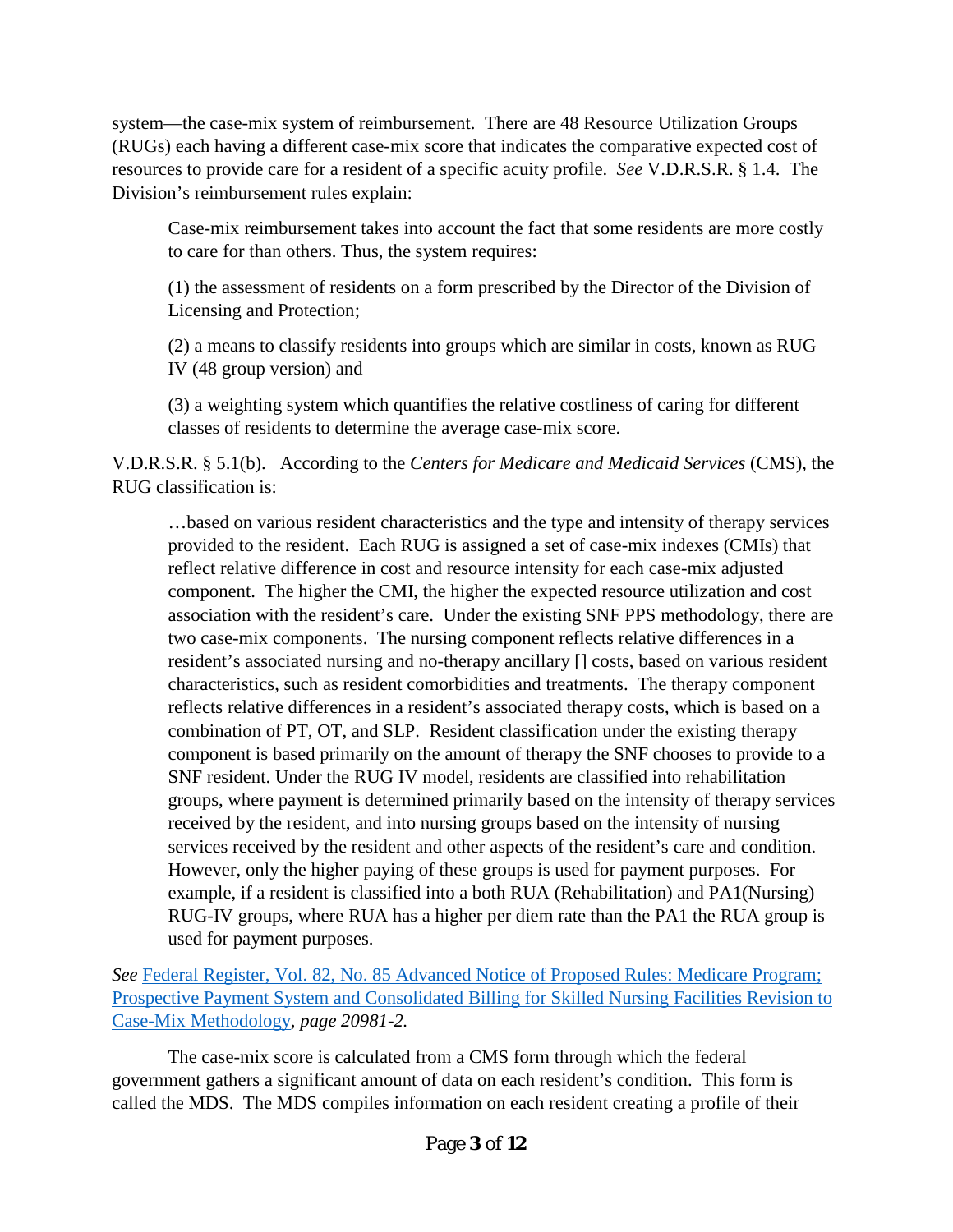condition and their care needs. Based on the information entered, a case-mix score is generated. MDS data is required nationwide.

Here in Vermont, our Division of Licensing and Protection, Survey and Certification Unit (S&C), a unit of DAIL, gathers the average case-mix score each quarter for each facility and certifies it to DRS. DRS then uses the average case-mix score of each individual nursing home to adjust that nursing homes' nursing care component of their overall per diem rate. The higher the average case-mix score, the higher the nursing per diem will rise.

According to a study by the Long-Term Community Collation:

Many states moved to a case-mix system in order to: (1) improve access to care (for heavy care residents) by varying the reimbursement rate with the resident's condition; (2) improve efficiency and contain costs by paying prospectively; and (3) enhance quality of care by linking reimbursement to the acuity of care.

*See [Modifying the Case-Mix Medicaid Nursing Home System to Encourage Quality Access and](http://nursinghome411.org/wp-content/uploads/2017/03/final-report-ny-color-7-15-10.pdf)  [Efficiency](http://nursinghome411.org/wp-content/uploads/2017/03/final-report-ny-color-7-15-10.pdf)*, Long Term Care Community Collation*,* March 2009 *pg. 3.* According to the same study, the Long-Term Community Collation found that case-mix reimbursement has

Inherent disincentives for quality and access: (1) because facilities are paid higher rates for heavier care residents, there is a possibility that lighter care residents, housed in the lower paying categories, who still need nursing home care, may not be attractive to nursing homes and will not get the care they need; (2) because residents who improve are reclassified into a lower paying category, there is a built in disincentive for facilities to help resident improve; and (3) because profits can be made by spending less than the prospective rate, facilities may not be spending what they need to in order to care for the residents they admit; they may not be more efficient, they may simply be withholding care.

# *Id at pp.3-4.*

In Vermont, the RUG scores reflect not only nursing costs but also the amount of therapy a resident is receiving. The need for therapies puts a resident into a higher acuity level and gives them the higher RUG score and the concomitant higher case-mix score. The effect is a higher payment for nursing care. This method creates a scenario in which therapy is the prominent reason for selection of the RUG score even though most therapy services are directly paid for by Medicare Part B. This means the facilities receive reimbursement for therapies by Medicare Part B, in addition to the effect of the higher scores on the nursing care component of the Medicaid per diem.

Federally, CMS also uses a case-mix score and a RUG classification system to establish Medicare rates. CMS has been studying case-mix scores and possible abuses to this reimbursement system. In 2014, CMS issued a memo titled "Observations on Therapy Utilization" found at: [https://www.cms.gov/Medicare/Medicare-Fee-for-Service-](https://www.cms.gov/Medicare/Medicare-Fee-for-Service-Payment/SNFPPS/Downloads/Therapy_Trends_Memo_04212014.pdf)Payment/SNFPPS/Downloads/Therapy Trends Memo 04212014.pdf. Together with that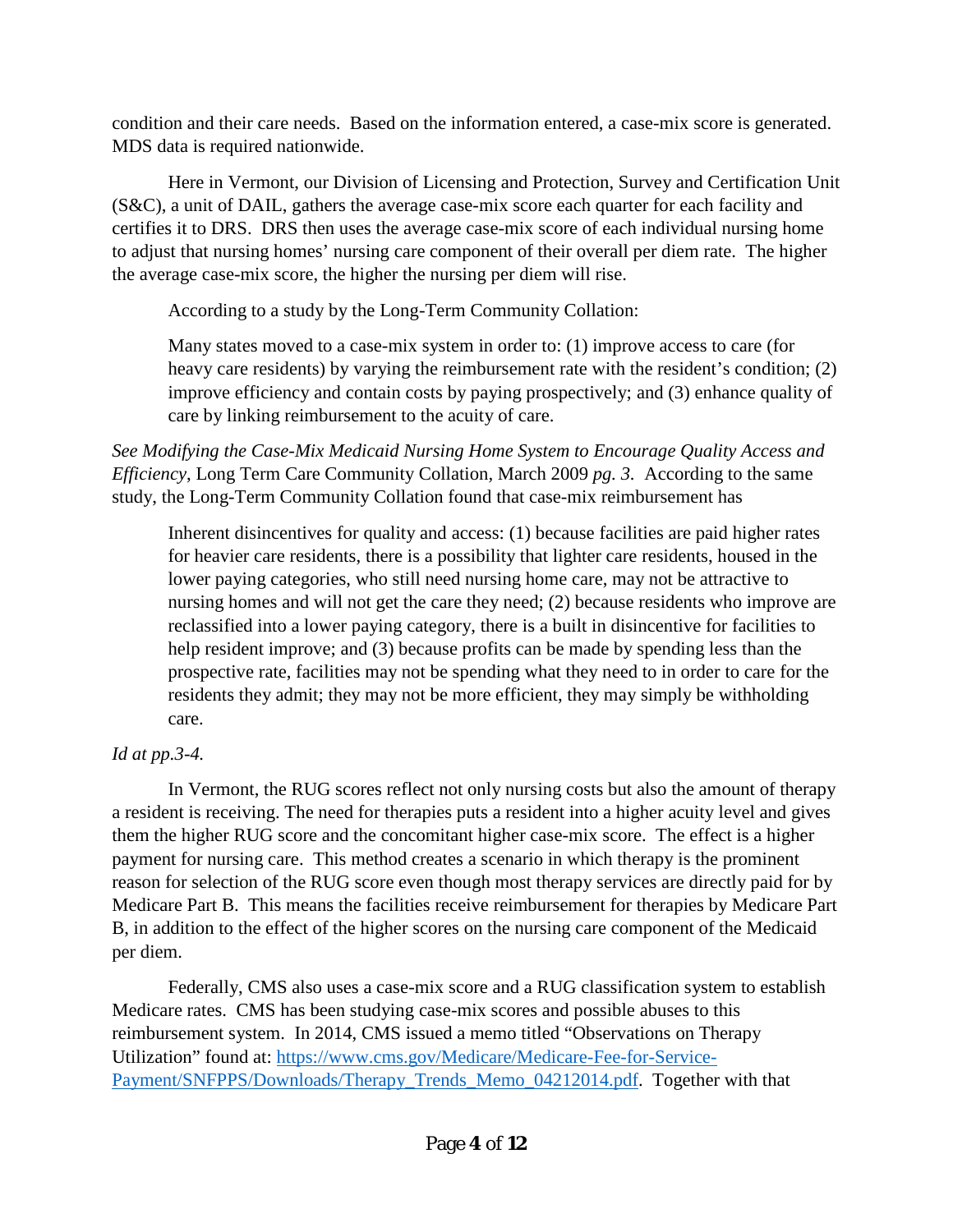memo, as part of a proposed rule change in 2017, CMS made the following conclusion about case-mix reimbursement:

The two most notable trends discussed in that memo were that the percentage of residents classifying into the Ultra-High therapy category has increased steadily and, of greater concern, that the percentage of residents receiving just enough therapy to surpass the Ultra-High and Very-High therapy thresholds has also increased. In that memo, we state the percentage of claims-matched MDS assessments in range of 720 minutes to 739 minutes, which is just enough to surpass the 720 minutes threshold for RU groups, has increased from 5% in FY 2005 to 33% in FY 2013 and this trend has continued since that time. While it might be possible to attribute the increasing share of residents in the Ultra-High therapy category to increasing acuity within the SNF population, we believe the increase in 'thresholding' (that is, of providing just enough therapy for residents to surpass the relevant therapy thresholds) is a strong indication of the service provision predicated on financial considerations rather than resident need.

*[Federal Register, Vol. 82, No. 85 Advanced Notice of Proposed Rules: Medicare Program;](https://www.gpo.gov/fdsys/pkg/FR-2017-05-04/pdf/2017-08519.pdf)  [Prospective Payment System and Consolidated Billing for Skilled Nursing Facilities Revision to](https://www.gpo.gov/fdsys/pkg/FR-2017-05-04/pdf/2017-08519.pdf)  [Case-Mix Methodology,](https://www.gpo.gov/fdsys/pkg/FR-2017-05-04/pdf/2017-08519.pdf) page 20982.* For additional information on similar concerns with the case-mix scores see the following reports from the (Federal) Office of the Inspector General:

*"Questionable Billing by Skilled Nursing Facilities"* [https://oig.hhs.gov/oei/reports/oei-](https://oig.hhs.gov/oei/reports/oei-02-09-00202.pdf)[02-09-00202.pdf.](https://oig.hhs.gov/oei/reports/oei-02-09-00202.pdf)

*"Inappropriate Payments to Skilled Nursing Facilities Cost Medicare More Than a Billion Dollars in 2009"* [https://oig.hhs.gov/oei/reports/oei-02-09-00200.pdf.](https://oig.hhs.gov/oei/reports/oei-02-09-00200.pdf)

*"Medicare Payment System for Skilled Nursing Facilities Needs to be Reevaluated"*  [https://oig.hhs.gov/oei/reports/oei-02-01-00610.pdf.](https://oig.hhs.gov/oei/reports/oei-02-01-00610.pdf)

As part of this study, it is important to understand how variations in case-mix scores can impact the rate. Case-mix scores have a direct impact on the daily Medicaid reimbursement rate for Vermont Nursing Facilities. The following examples are representative of changes observed recently.

## Example 1: Positive Impact to Reimbursement Rate:

A nursing facility's average case-mix score increased from .9767 to 1.2318 from one quarter to the next. This change increased the facility's per diem rate by \$32.59. With 2,262 Medicaid resident days that quarter, there would be an additional payout of \$73,719 for that quarter.

Example 2: Negative Impact to Reimbursement Rate

If a nursing facility's average case-mix scores dropped from 1.0622 to 0.8575, this would result in a reduction of the facility's per diem rate of \$16.74 per day. If this nursing facility had 2,262 Medicaid resident days in a quarter this would mean a reduction in Medicaid reimbursement of \$37,866 for that quarter.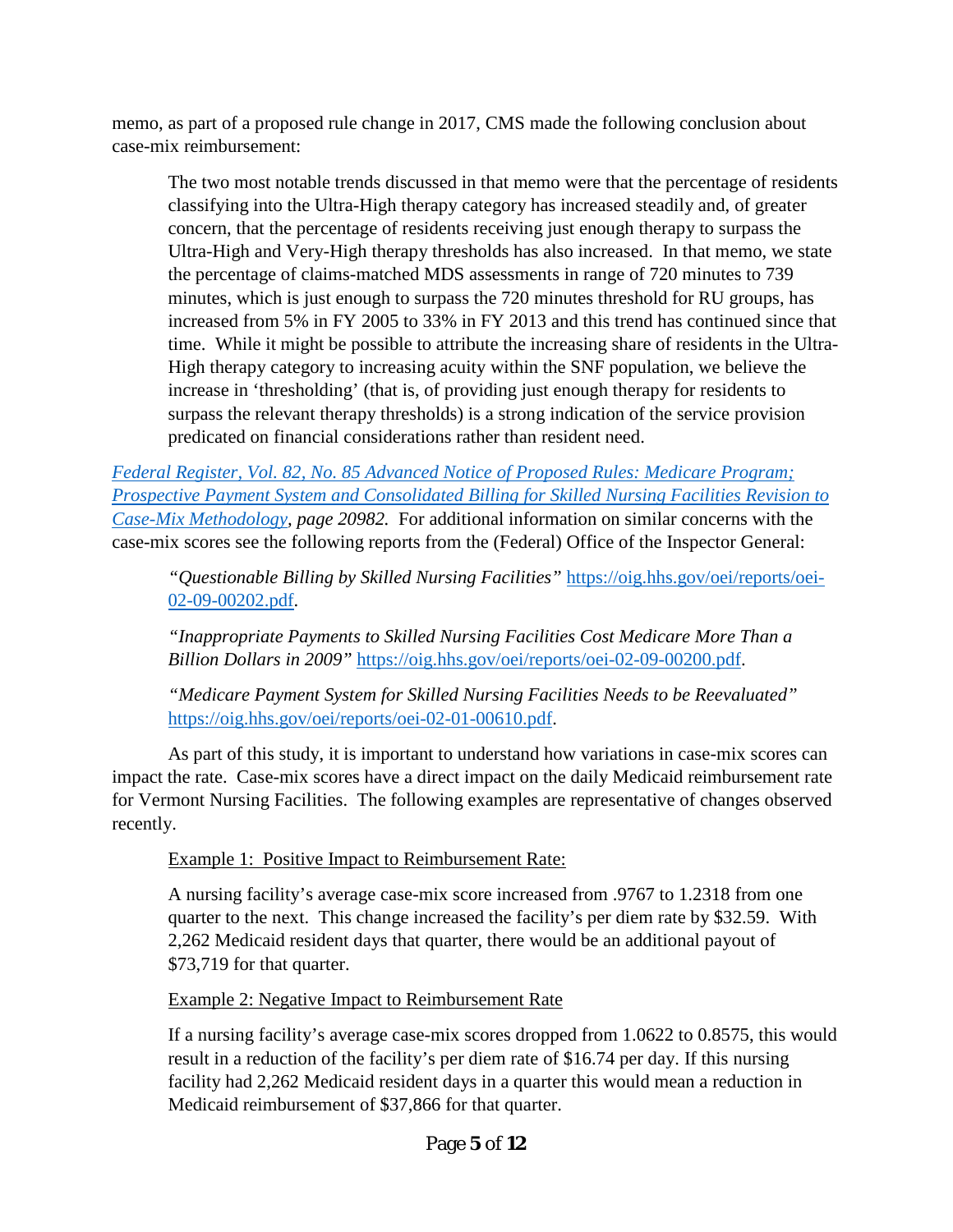It is clear that variations in the case-mix scores impact the nursing facilities reimbursement. In theory, changes in case-mix scores should be driven by the acuity of the resident within that nursing facility. DAIL and DRS have concerns that fluctuations in scores could be driven by inaccurate case-mix reporting. It is difficult to determine the driver without a more extensive and intensive, regular review of the MDS data used to derive the scores.

## **A. Resources to Effectively Monitor Case-Mix Scores**

Currently, case-mix scores are sent directly from the nursing facility to S&C on a quarterly basis. The case-mix submission form requires a signature from the nursing facility administrator or designee certifying that the data submitted is accurate. This is currently the only monitoring activity taking place unless S&C receives a facility-specific complaint about the use of the MDS. Traditionally, the S&C investigation is designed to make sure that residents are receiving the ordered services. The investigation is not designed to determine whether the ordered nursing services exceed, and cost more, than the services needed to meet the residents' assessed needs. That gap in monitoring can create the opportunity for misuse or misunderstanding of the case-mix system.

Prior to 2009, S&C was federally funded to conduct MDS surveys at federally certified nursing homes. The MDS survey was a systematic approach designed to evaluate a facility's compliance in assessing their residents accurately, utilizing the MDS tool. In the past, this survey system was used to approximate the monitoring of case-mix scores. Each nursing home was surveyed annually using a protocol to determine if facility staff were coding residents accurately with the MDS assessment tool. Each survey consisted of one to two days onsite at the facility. Two surveyors were sent to conduct these surveys at each facility. These surveys only assessed whether the facility's process for using the MDS assessment was accurate. If inaccuracies were found, the facility was cited a regulatory violation. The MDS survey did not "certify" any set of case-mix data from the facility. Since federal funding priority for the MDS survey work ended in 2008-2009, S&C has not conducted systematic monitoring of facilities' accuracy in employing the MDS assessment tool.

Systematic monitoring of case-mix scores is a resource intensive activity. S&C has conducted approximately four complaint investigations to investigate allegations of facilities erroneously coding the MDS. Each complaint took one to two surveyors two to three days onsite to complete the investigation. Only one of the four investigations resulted in a single deficiency regarding MDS accuracy. As mentioned above, these investigations do not measure whether the resident is receiving excess services resulting in increases in case-mix scores. This type of activity would not be captured in S&C's investigation so that no deficiency of this type would be identified. In a time of limited resources, S&C has had to prioritize the utilization of staff to address their primary responsibilities related to health and safety. With the de-prioritization of funding for case-mix rates work from CMS, Vermont's S&C has suspended their case-mix monitoring activities.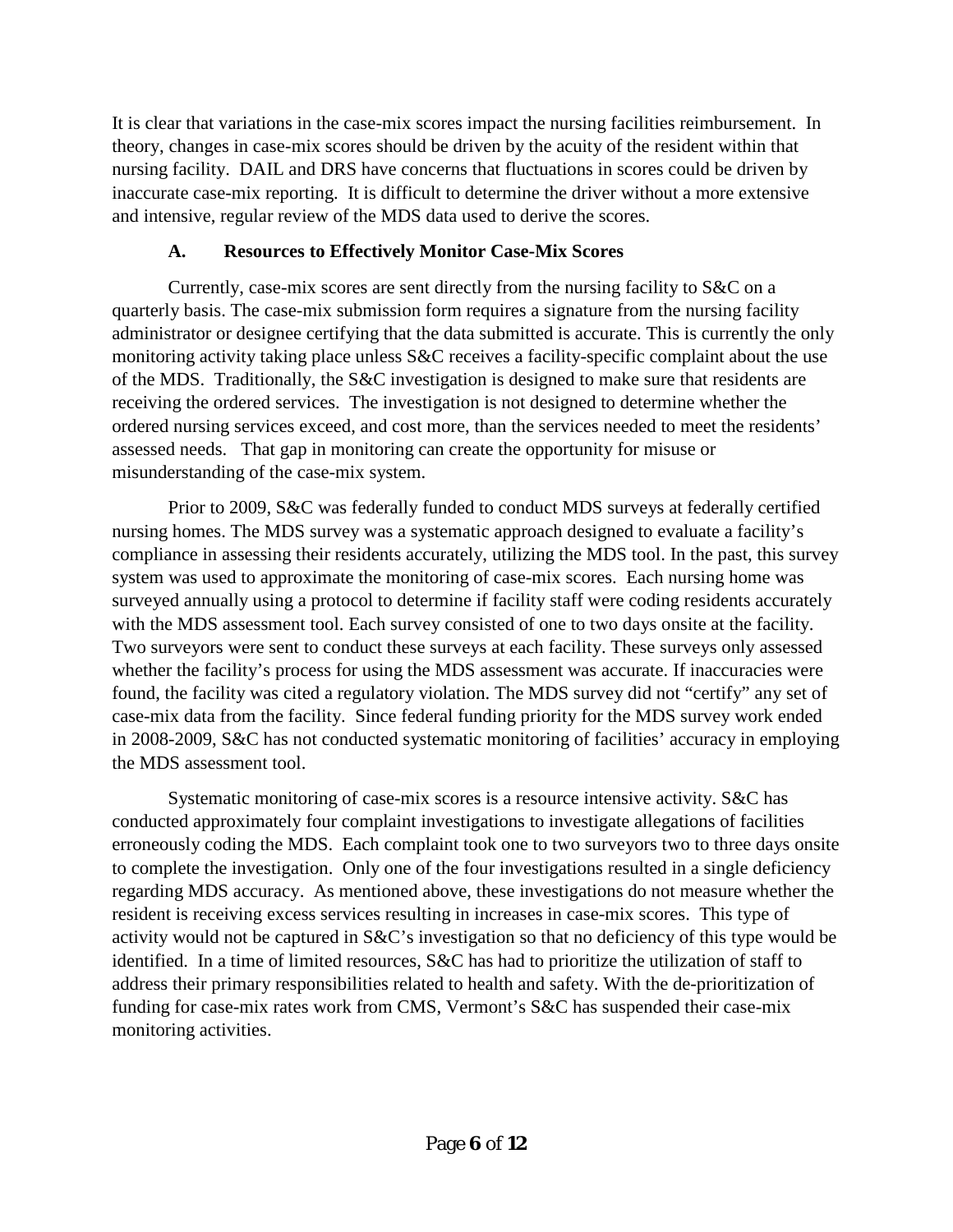## **II. Do Case-Mix Scores Adequately Reimburse Nursing Facilities for Residents with Behavioral Symptoms?**

For this study, we are defining "fairly" to mean whether case-mix scores reflect the true cost of care. The current case-mix system is designed to prioritize residents needs in relation to physical needs plus their need for help with activities of daily living (ADLs), such as toileting, eating, dressing, and bathing DAIL and DRS believe that the current case-mix system reflects the cost of care for residents with high physical needs and high ADL needs. However, DAIL and DRS have concerns about whether the case-mix scores fairly reflect the cost of care for residents with behavioral symptoms who do not need a lot of assistance with ADLs. These would be the residents that score in the BB2, BB1, BA2, or BA1 RUG. To be in these RUG behavioral categories, a resident would exhibit behavioral symptoms of hallucinations/delusions, wandering, rejection of care, or other behaviors, and the resident could not score higher than 5 out of 16 levels of ADL needs. This means the resident is fairly independent.

The extent to which the case-mix scores adequately and appropriately reimburse nursing homes for caring for patients who exhibit challenging behaviors but who have little or no need with ADLs is difficult to quantify. However, we can see that that 12% of Medicaid residents were in the RUG behavioral categories over the last three quarters of available data. The RUGs for most of these residents are either BB1 or BA1. The case-mix score for the BB1 category is .75, the ninth lowest score out of 48 scores. The score for the BA1 category is even lower at .53, which is the third lowest score out of 48 scores.

When this data was examined, DRS found that the population of residents in these categories was disproportionately carried by 12 of the 36 facilities. Even though the average of Medicaid residents in the behavioral category was 12%, some homes had over 40% of their population in this category. On the other hand, many nursing facilities had almost no residents in these categories. This is not due to geographic location of residents with these behavioral needs, but seems to be related to the policies of various nursing facilities on admitting these residents.

To get a better idea of the challenges in caring for residents with behavioral symptoms, we reached out to one of the nursing facilities to ask how well the MDS captured caring for residents with behavioral symptoms. Below is a summary this administrator experience with the MDS and behavioral symptoms:

- The only way to capture the Medicaid resident with behavioral symptoms is in Section E on the MDS, which asks the following questions:
	- Is the behavioral cognitive impairment from the Brief Interview for Mental Status (BIMS) less than ten or is the Cognitive Performance Scale (CPS) greater than two?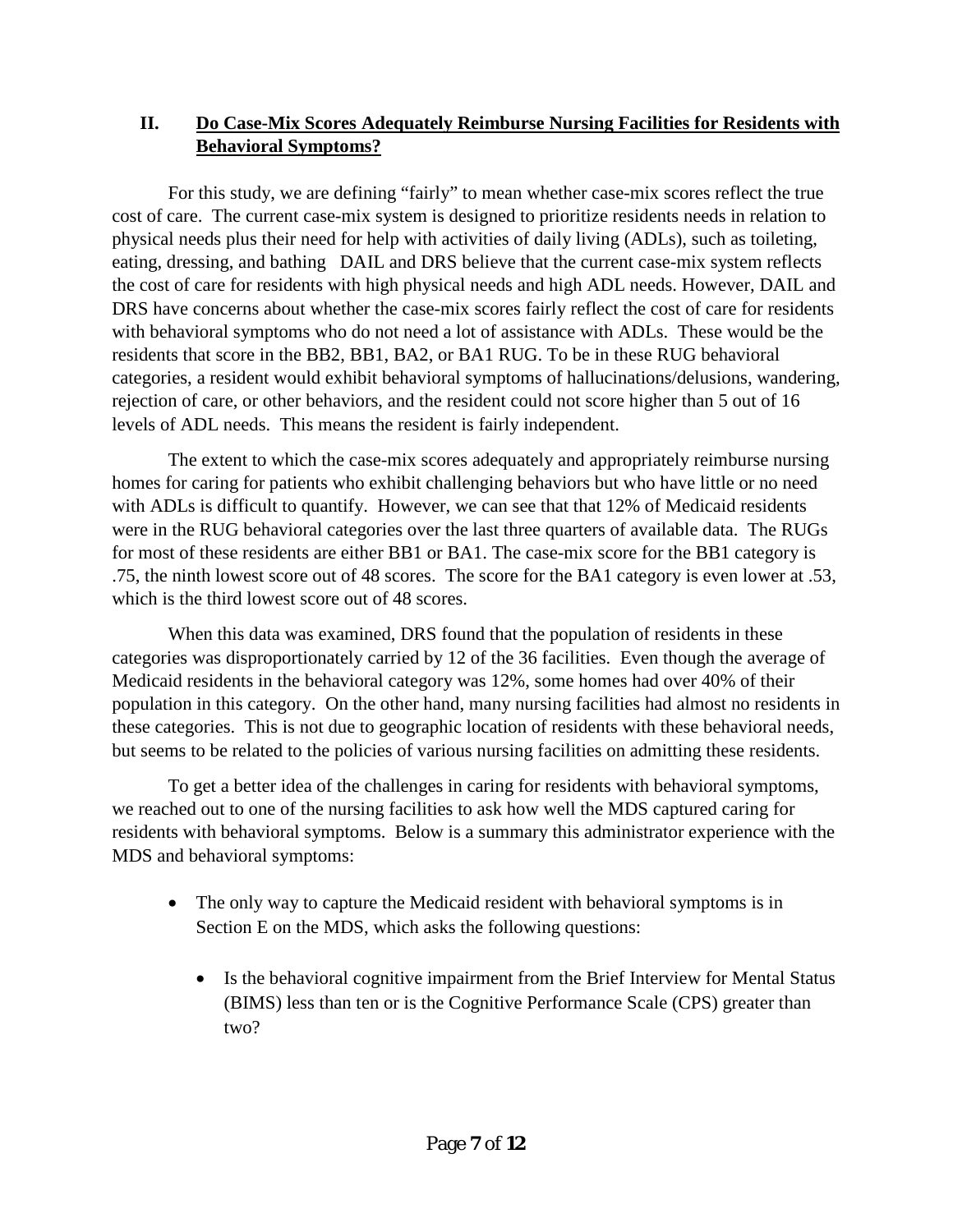- Did the resident display the following in four of the last seven days with ADLs less than six: hallucinations or delusions, wandering, rejection of care, other behavior?[1](#page-7-0)
- Any of the above would be categorized as a RUG group BA1, BB1, BA2, or BB2. These are RUG groups with relatively low case-mix scores.
- The strong emphasis put on residents' ADLs fails to capture the time it takes, or the number of staff it takes, to care for them when the resident also exhibits behavioral symptoms. For instance, the case-mix system doesn't capture:
	- The fact that because this resident may hit, kick, or bite (all behavioral symptoms) the nursing facility now needs to assign two LNAs, one to distract the resident or provide them with something to hold while the other LNA provides the necessary care. Other times, the LNAs would need to come back and re-approach this resident as another way to provide the necessary care while working with that resident's behavioral symptoms.
	- This same resident, or a different resident, who wanders and is risk for elopement may be so determined to go out of the building that no amount of convincing will change their mind. So, LNA will simply go with that resident and walk with them until the resident gets tired, which could be 20 minutes or more, and then return the resident to the facility.

The Department and the Division found this information useful in understanding how difficult it was for CMS to capture the amount of care required when developing the case-mix system of reimbursement.

In a recent proposed rule change by CMS, CMS also concluded that case-mix scores give inadequate reimbursement for residents who are clinically complex with cognitive problems that lead to behavioral symptoms. In the *Advance Notice of Proposed Rules*, CMS explained:

Currently under the SNF PPS, cognitive status is used to classify a small portion of residents that fall into the Behavioral Symptoms and Cognitive Performance RUG IV category. For all other residents, cognitive status is not used in determining the appropriate payment for a resident's care. However, industry representatives and clinicians at multiple [technical expert panels] suggest that a resident's cognitive status can have a significant impact on a resident's predicted PT/OT costs.

<span id="page-7-0"></span>I <sup>1</sup> A low score for help with ADLs, such as a 6, indicates a resident does not need much help with toileting, eating, walking, and some self-care activities. ADL measures go from 0 to 16, with 16 being the highest.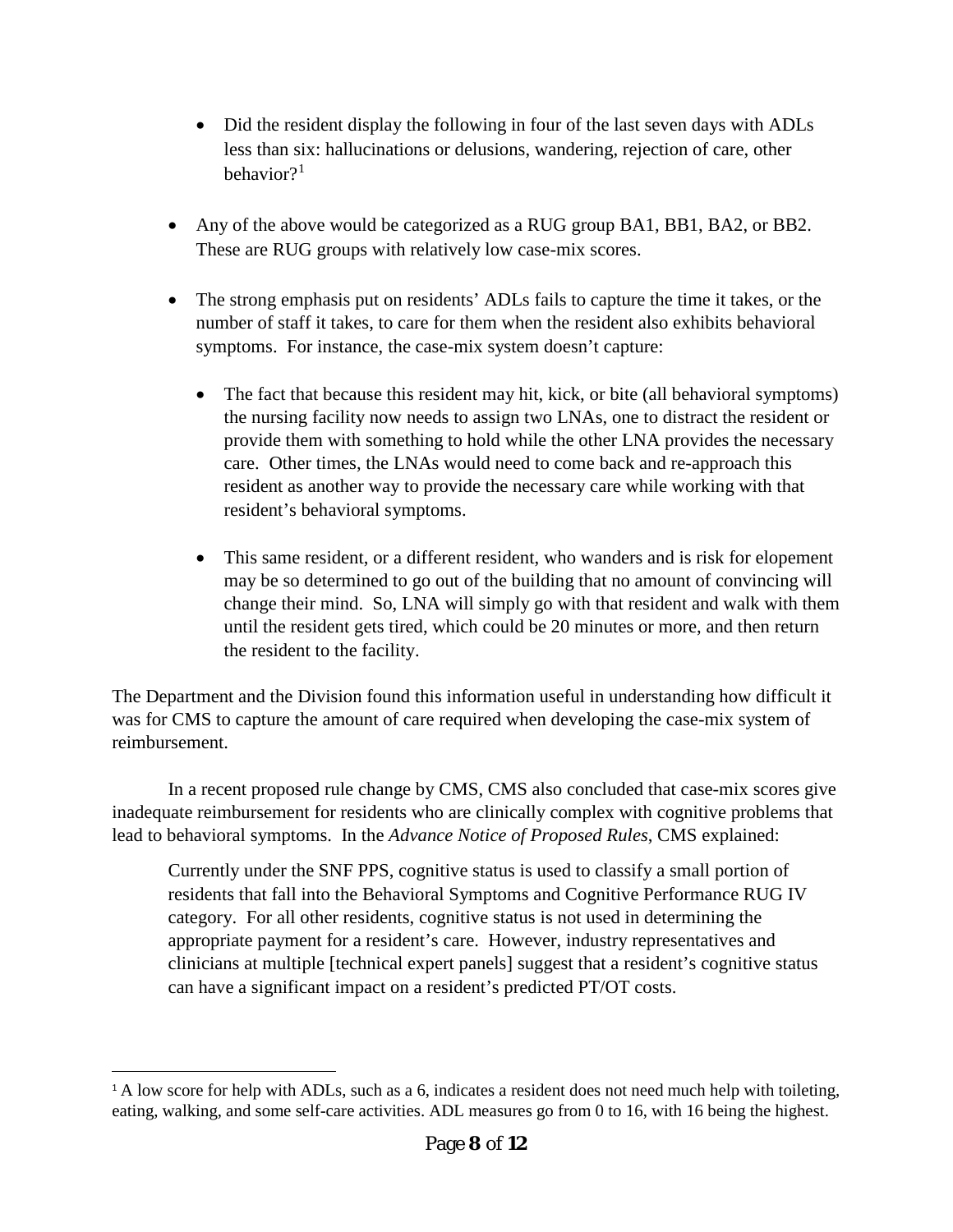*Federal Register, Vol. 82, No. 85 Advanced Notice of Proposed Rules: [Medicare Program;](https://www.gpo.gov/fdsys/pkg/FR-2017-05-04/pdf/2017-08519.pdf)  [Prospective Payment System and Consolidated Billing for Skilled Nursing Facilities Revision to](https://www.gpo.gov/fdsys/pkg/FR-2017-05-04/pdf/2017-08519.pdf)  [Case-Mix Methodology,](https://www.gpo.gov/fdsys/pkg/FR-2017-05-04/pdf/2017-08519.pdf) page 20991.* 

However, case-mix reimbursement is not the only potential deterrent to adequate reimbursement and facility admittance. Based on information reviewed from our current Complex Case Team within the DAIL Adult Services Division Choices for Care program, it is clear that those individuals with a mental health diagnosis, history of mental health complexity or behavioral issues or active mental health and behavioral issues are the most difficult individuals to transition from higher levels of care into skilled nursing facilities.

Nursing facilities hesitate to accept behaviorally complex residents based on multiple factors to include, but not limited to: regulatory concerns and fear of citations for unsafe resident situations; challenges in maintaining a home-like environment for other residents when behavioral issues require interventions; the fragility and vulnerability of other residents to aggressive or explosive behaviors; the inability to fund or staff adequate ratios to maintain safety for all residents; education and training for staff to ensure appropriate interventions; the lack of availability of psychiatric and behavioral consultation for care planning and emergency responses, and challenges in staffing and workforce. The current case-mix system has not demonstrated an ability to alleviate these concerns adequately to incentivize admission and retention of individuals with significant behavioral needs.

To help incentivize admission, a special rate for individuals with mental health and atypical behavioral needs was effectuated by developing the tiers of special incentive payments in 2017. *See* V.D.R.S.R. § 14.2 [\(Special Rates for Certain Former Patients of the VT State](http://humanservices.vermont.gov/departments/office-of-the-secretary/ahs-drs/nursing-homes/adopted-rule-effective-6march2015.pdf)  [Hospital\)](http://humanservices.vermont.gov/departments/office-of-the-secretary/ahs-drs/nursing-homes/adopted-rule-effective-6march2015.pdf). This process is for exceptional situations and only applies to people in a psychiatric hospital (or similar) setting. The approval process is heavily administrative, requires preapproval by the State, and must be continually monitored to ensure that the rate is justified.

## **III. Options Going Forward**

As part of this study the Department and Division want to bring to the Legislature's attention that while case-mix scores may have limitations in representing the necessary level of care, adjustment to the case-mix scores may not be the best approach when considering how best to support skilled nursing facilities and enable them to provide necessary care for Vermonters. However, we do offer a few options with analysis of impact for your consideration.

## **A. Create an Incentive Payment**

One option is to create an incentive payment for those nursing facilities with a higher than average percent of their residents in the behavioral RUGs (BB2, BB1, BA2, and BA1). For instance, for each nursing facility over the average percentage of residents in the behavioral RUGs, the Division could add an amount to the daily rate calculated by using a factor of how many time over the average percent of these resident a nursing facility has each quarter. Currently the overall average is 12%. However, one Vermont nursing facility currently has 41%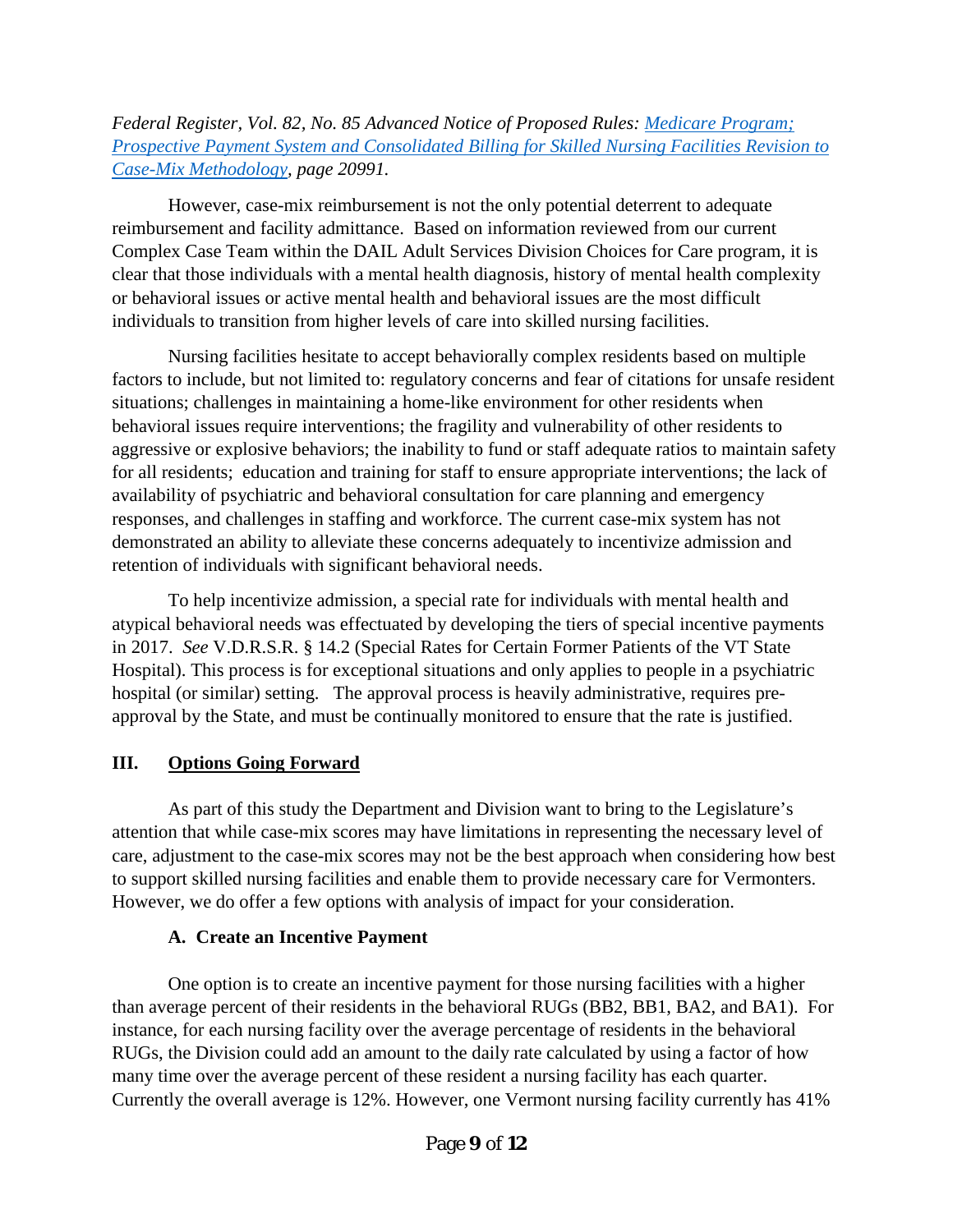of their Medicaid residents in the BB2, BB1, BA2, and BA1 groups, which is 3.41 times the average. The Division could translate this multiplier to a dollar amount and add it to the per diem rate. The Division would add \$3.41 to this facility's per diem rate for the quarter based on this data. For this facility, it would cost about \$69,000 per year to do this. Only about 12 facilities would receive an increase in their per diem. This would require a rule change and the financial impact would be about \$350,000 a year. The impact to the General Fund would be about \$140,000.

This proposed incentive payment would not be available to the Vermont Veterans' Home as its rate is set retrospectively. Its rate is not changed quarterly based on case-mix scores like the privately-owned nursing facilities.

While this incentive payment would cost additional money, it would help facilities that admit a lot of residents in these behavioral categories. The information to calculate this incentive payment is available each quarter. This could be a simple approach to compensate facilities with significantly higher proportions of Medicaid residents in these low case-mix score behavioral categories. These low case-mix scores do negatively affect their regular per diem rate. It appears that since there is a lot of staff time involved in providing care for this population, we should mitigate the decrease in a nursing facility's rate that currently results from admitting these residents. This solution would require an additional and ongoing appropriation from the legislature to accommodate the pressure to the General Fund.

#### **B. Eliminate Case-Mix Scores**

I

Another option available is to eliminate the use of case-mix scores in determining nursing facility reimbursement. This would require a rule change and CMS approval. Currently, the case-mix scores saves the State about \$2 million in a rebase year, and during a recent non-base year, the changes in the scores saved the State another \$500,000.<sup>[2](#page-9-0)</sup> If case-mix scores were removed, we would need to build this projected increase into the CFC budget. The State also does not have the capacity to create its own system to measure acuity of residents.

## **C. Improve Other Areas of Nursing Facility Medicaid Reimbursement**

A third option to consider is improving Medicaid reimbursement to Vermont nursing facilities. In our most recent profit and loss information from 2016, 20 nursing homes (out of 35) experienced a loss. Many losses were substantial. As nursing facility care is still an essential part of long-term care in Vermont, the fragility of the industry must be a concern and should be addressed.

<span id="page-9-0"></span><sup>&</sup>lt;sup>2</sup> Nursing facility reimbursement is calculated prospectively based on the allowable operating costs of a facility in a base year. The nursing care cost category is rebased every two years. V.D.R.S.R. § 5.6. All other allowable nursing facility costs are rebased every four years. When the rebase occurs, the nursing costs generally go up but so do the overall average case-mix scores. The increase in the scores of the total population of the homes causes the standardized cost per case-mix point to decline producing savings for the State.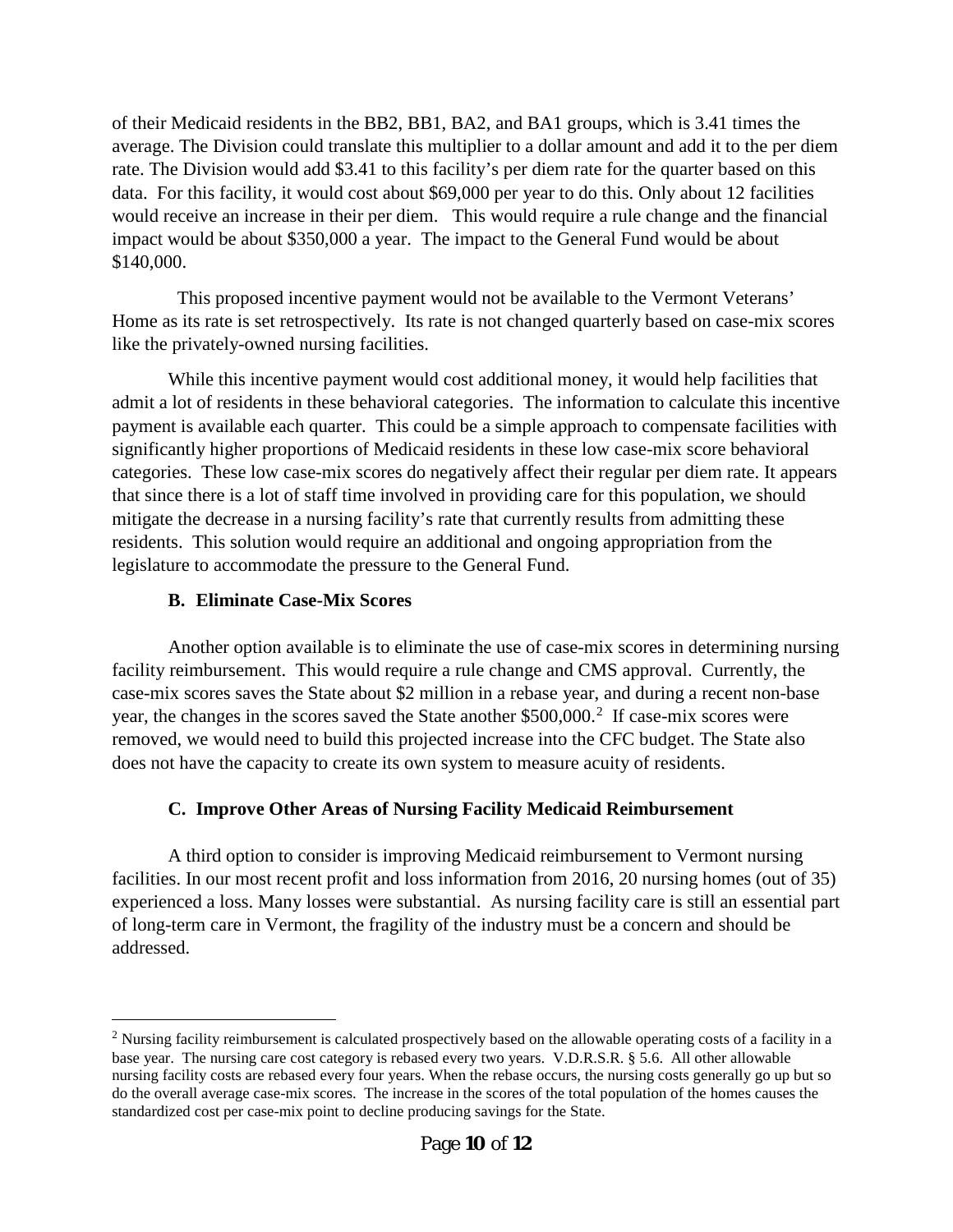The nursing facility reimbursement rules have caps and limitations throughout. These caps and limits may be too severe based on the current landscape of Vermont. Over the last 12 years, the State has seen a large drop in nursing facility admissions of Vermont Medicaid residents. One of the main reasons for this change is that Vermonters have the choices of receiving nursing facility level care in a nursing facility or in a community-based setting, or their own home.

Currently the nursing home rate setting rules have a 90% minimum occupancy cost control measure. This was adopted in the early 1990s when the average occupancy was well over 90%. Almost no providers were affected. Now, with Choices for Care, the average occupancy is 82% with some homes down as low as 60%.

The purpose of minimum occupancy was to incentivize nursing facilities to run at high occupancy for efficiency. If a nursing facility falls below the 90% minimum occupancy, the Division does not use their actual occupancy to calculate the rate. Instead, the number of resident days used as the divisor will be 90% of their available resident days (number of licensed beds \* 365 \* 90%). Using this 90% minimum occupancy in calculating rates penalizes facilities that run at less than this target occupancy. The effect is to decrease a provider's rate from what it would have been if actual resident days had been used in the rate calculation.

 Because Vermont needs its nursing facilities and this cost control measure is no longer reflective of the landscape of occupancy of Vermont nursing facilities, we believe that the minimum occupancy should be lowered from 90% to 80%. If we were to make this change, it would require a rule change and the budget implications would need to be determined. The data to calculate the cost to do this cannot be determined until the 2017 cost reports have been received by DRS.

## **IV. SUMMARY**

In summary, DAIL and DRS make the following observations and conclusions:

- The RUG of each resident is based on data in the MDS. The general opinion is that the data in the MDS does not appear to capture the nursing time it actually takes for nursing facility staff to care for residents with behavioral symptoms. Nursing staff time (RN, LPN, LNA) is expensive. With the existing low case-mix scores for the behavioral RUGs (BB2, BB1, BA2, BA1), reimbursement to the facility would be negatively affected by having residents in these categories. This system is currently a disincentive for nursing facilities to accept residents with behavioral symptoms.
- Nursing facilities also hesitate to accept behaviorally complex residents based on multiple factors to include, but not limited to: regulatory concerns and fear of citations for unsafe resident situations; challenges in maintaining a home-like environment for other residents when behavioral issues require interventions; the fragility and vulnerability of other residents to aggressive or explosive behaviors; the inability to fund or staff adequate ratios to maintain safety for all residents; education